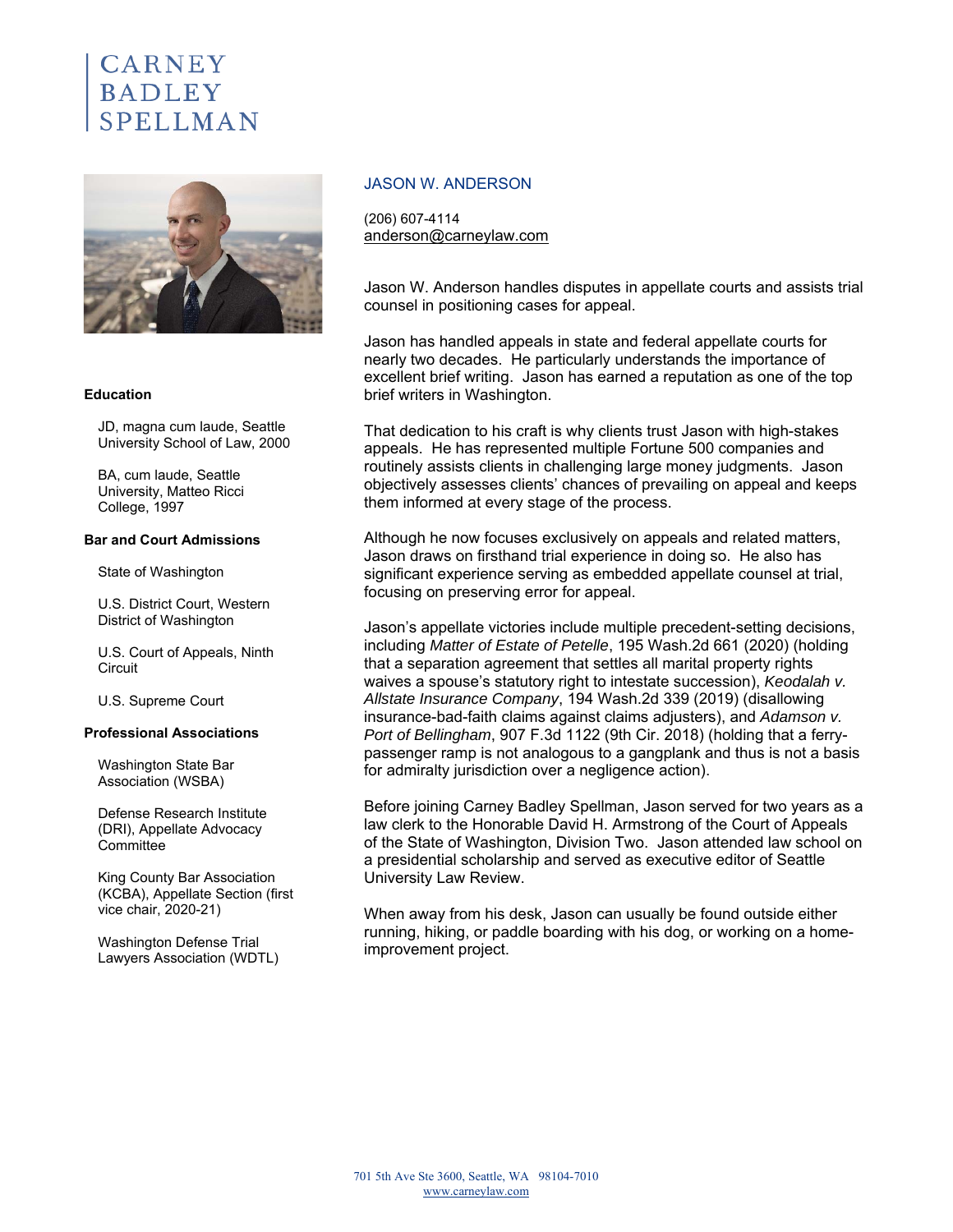### **Featured Appellate Cases**

*Matter of Estate of Petelle*, 195 Wash.2d 661 (2020) (holding that a separation agreement that settles all marital property rights waives a spouse's statutory right to intestate succession).

*Mohandessi v. Urban Venture, LLC*, 13 Wash. App. 2d 681 (2020) (affirming a summary judgment that dismissed claims against a developer relating to a condominium declaration and awarding attorney's fees).

*Coogan v. Borg-Warner Morse Tec, Inc.*, 12 Wash. App. 2d 1021, 2020 WL 824192 (2020) (unpublished) (reversing the judgment on an \$81.5 million jury verdict for wrongful death from mesothelioma).

*Keodalah v. Allstate Insurance Co.*, 194 Wash.2d 339 (2019) (reversing the intermediate appellate court's decision and disallowing insurance-bad-faith claims against claims adjusters).

*Farzad v. Dep't of Health–Med. Quality Assurance Comm'n*, 10 Wash. App. 2d 1028, 2019 WL 4997963 (2019) (unpublished), *review dismissed*, 461 P.3d 1199 (2020) (affirming a summary judgment that dismissed defamation and related claims against managed-care company).

*Tapken v. Spokane County*, 9 Wash. App. 2d 1027, 2019 WL 24776445 (2019) (unpublished) (affirming the judgment on a \$12.5 million jury verdict against a municipality for personal injuries caused by dangerous road design).

*Adamson v. Port of Bellingham*, 907 F.3d 1122 (9th Cir. 2018) (holding that a ferry-passenger ramp is not analogous to a gangplank and thus is not a basis for admiralty jurisdiction over a negligence action).

*George E. Failing Co. v. Cascade Drilling, Inc.*, 197 Wash. App. 1019, 2016 WL 7470094 (2016) (unpublished) (affirming a \$1.6 million sanction for bad-faith litigation).

*Tapken v. Spokane County*, 192 Wash. App. 1012, 2016 WL 181566 (2016) (unpublished) (reversing the dismissal of a personal-injury action during trial and remanding for trial).

*Millican v. N.A. Degerstrom, Inc*., 177 Wash. App. 881 (2013), *review denied*, 179 Wash.2d 1026 (2014) (reversing the judgment on a jury verdict for the defense in a wrongful-death lawsuit and remanding for a new trial).

*Barabin v. AstenJohnson*, 730 F.3d 457 (9th Cir. 2014) (en banc) (vacating the judgment on a \$10.2 million jury verdict and establishing the proper remedy for erroneous admission of expert testimony).

*Aldridge v. Aldridge*, 175 Wash. App. 1017, 2013 WL 2904289 (2013) (unpublished) (remanding for modification of child-support order).

*Cummings v. Budget Tank Removal & Environmental Services*, 163 Wash. App. 379 (2011) (affirming the judgment on \$1.6 million arbitration award for breach of contract and violation of the Consumer Protection Act; appellate fees awarded).

*Young v. Regence BlueShield*, 389 Fed. Appx. 692 (9th Cir. 2010) (affirming the dismissal of claims under an ERISA plan for failure join required parties).

*In re Marriage of Rockwell*, 156 Wash. App. 1046, 2010 WL 2670848 (2010) (unpublished) (vacating a division of marital property and remanding for new division).

*Higgins v. Intex Recreation Corp*., 123 Wash. App. 821 (2004) (affirming a \$7.5 million products-liability verdict).